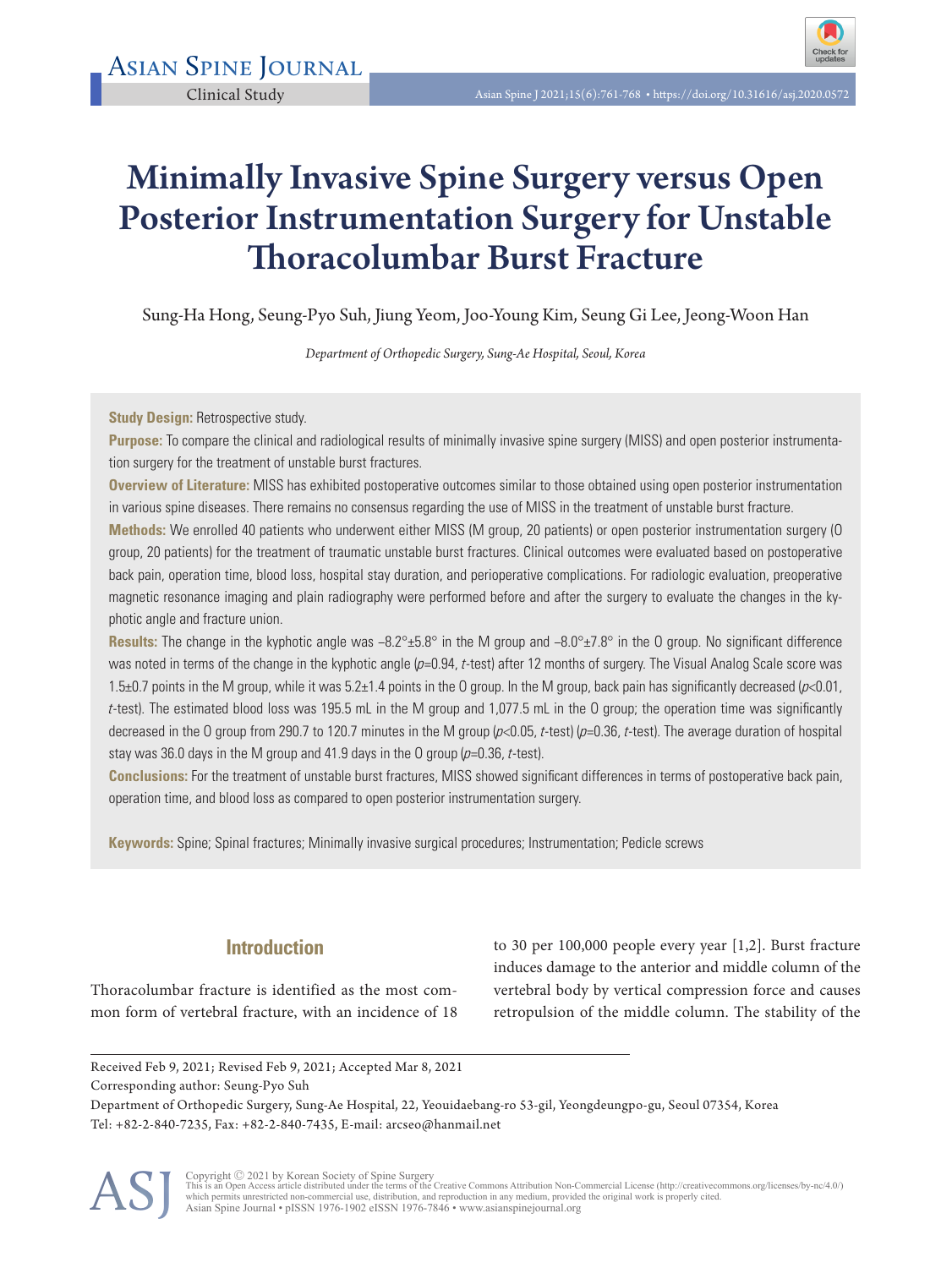vertebral body in burst fractures is a crucial factor that influences the choice of treatment. Unstable burst fracture requires surgical treatment because of post-traumatic kyphosis, neurologic deficit, and persistent radiating pain. Open posterior instrumentation technique can induce iatrogenic permanent muscle deformity and persistent postoperative pain owing to damage to the paraspinal muscle and surrounding soft tissue because of excessive traction during surgery [3]. Minimally invasive spinal surgery has been widely used as an effective alternative to conventional posterior instrumentation.

Previous studies have shown that minimally invasive spinal surgery showed similar postoperative outcomes with less soft tissue damages and fewer surgery-related iatrogenic injuries than open posterior instrumentation [3-7]. In addition, minimally invasive spinal surgery can be performed with less postoperative pain and blood loss due to less soft tissue dissection, leading to faster recovery after surgery compared to open posterior instrumentation. However, there were no previous reports comparing the clinical and radiological outcomes of minimally inva-

F G

sive spinal surgery and open posterior instrumentation for the treatment of unstable burst fractures. Thus, in this study, we aimed to assess and compare the postoperative clinical and radiologic outcomes of minimally invasive spinal surgery and open posterior instrumentation for the treatment of unstable burst fractures.

# **Materials and Methods**

#### **1. Study design**

The study protocol was approved by the Institutional Review Board of Sung-Ae Hospital (IRB approval no., SA2020-05). Informed consent was obtained from all the study subjects. We then investigated 42 patients who underwent spinal fusion surgeries for traumatic unstable burst fracture from April 2014 to December 2018 (Fig. 1A). The exclusion criteria were as follows: diagnosis of osteoporosis, spinal tumor, and non-traumatic fracture. Two patients were excluded as per the exclusion criteria, and 40 patients were then enrolled. Twenty patients un-

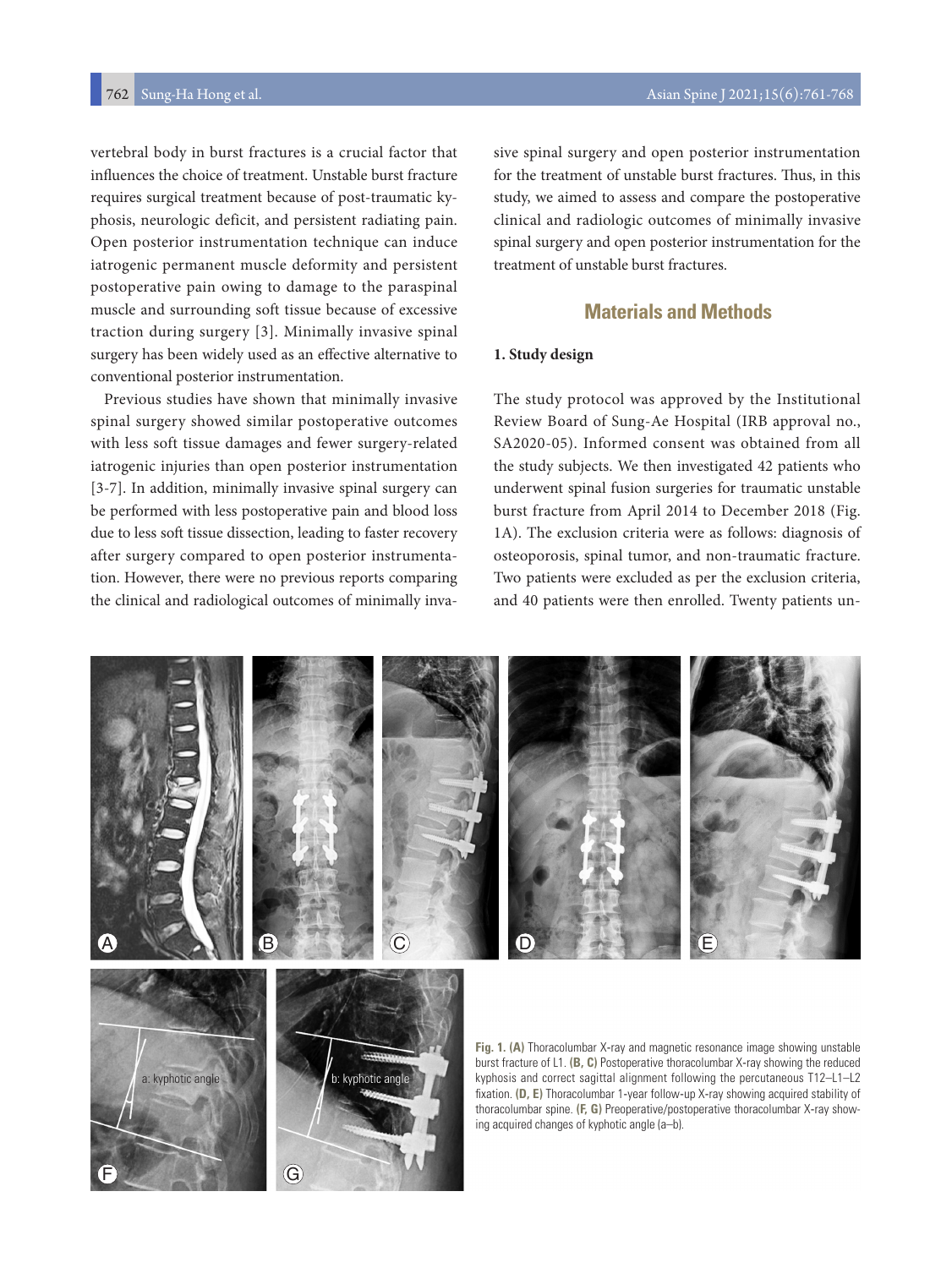derwent minimally invasive posterior instrumentation (M group) (Fig. 1B–G), whereas the other 20 patients underwent open posterior instrumentation (O group) (Fig. 2). Clinical outcomes and radiographic outcomes were assessed. Clinical outcomes included Visual Analog Scale (VAS) score, operation time, blood loss volume, hospital stay duration, and complications. The VAS was administered at 3 days after the surgery to assess postoperative back pain. Data on operation time and blood loss volume were retrieved from the anesthesia record sheets. Operation time was measured as per the total time taken from skin incision to wound closure. Length of hospital stay and patient discharge were when the patients were able to ambulate at least for 30 minutes and wanted to be discharged.

Radiologic outcomes included changes in the kyphotic angle and radiologic fracture union. Series of simple radiographs, including anterior-posterior, lateral, flexion at standing, and extension at standing views of the thoracolumbar spine were taken preoperatively, immediately postoperatively, and 1 year postoperatively. Changes in the kyphotic angle were measured from the thoracolumbar spine lateral view using the kyphotic angle calculation method. IBM SPSS ver.23.0 for Windows (IBM Corp., Armonk, NY, USA) was used for all the statistical analyses including *t*-test and chi-square test. The statistical significance was set as *p*-value <0.05.

#### **2. Surgical technique**

#### 1) Minimally invasive spinal surgery technique

Pedicle screws were placed at the fracture site, one level above and one level below the level of injury. Pedicle screw size varied from 5.5 to 6.5 mm, while the screw length varied from 40 to 45 mm, based on the size of the vertebral body measured on preoperative computed tomography image. Fluoroscopy was used to visualize and mark the appropriate pedicles. Postural reduction was performed in the prone position. Paramedian incisions were made at the pedicle sites, and a vertebroplasty needle was placed into the vertebral body under fluoroscopy. A guide pin was inserted, and a vertebroplasty needle was removed. Serial dilators were inserted, and pedicle screws were inserted. Additional reduction was performed with the joystick maneuver with minimally invasive spinal surgery instruments. Rods were used to connect the pedicle screws. Screw caps were then inserted, and antirotation instruments were used to fixate the rods.

#### 2) Open posterior instrumentation

Pedicle screws were placed at the fracture site, one level above and one level below the level of injury. Pedicle screw size varied from 5.5 to 6.5 mm, whereas the screw length varied from 40 to 45 mm, based on the size of the vertebral body measured using preoperative computed tomography image. Fluoroscopy was used to visualize and



**Fig. 2. (A)** Thoracolumbar X-ray and magnetic resonance image showing a unstable burst fracture of L1. **(B, C)** Postoperative thoracolumbar X-ray showing the reduced kyphosis and correct sagittal alignment following the open surgery T12–L1–L2 fixation. **(D, E)** Thoracolumbar 1-year followup X-ray showing acquired stability of the thoracolumbar spine.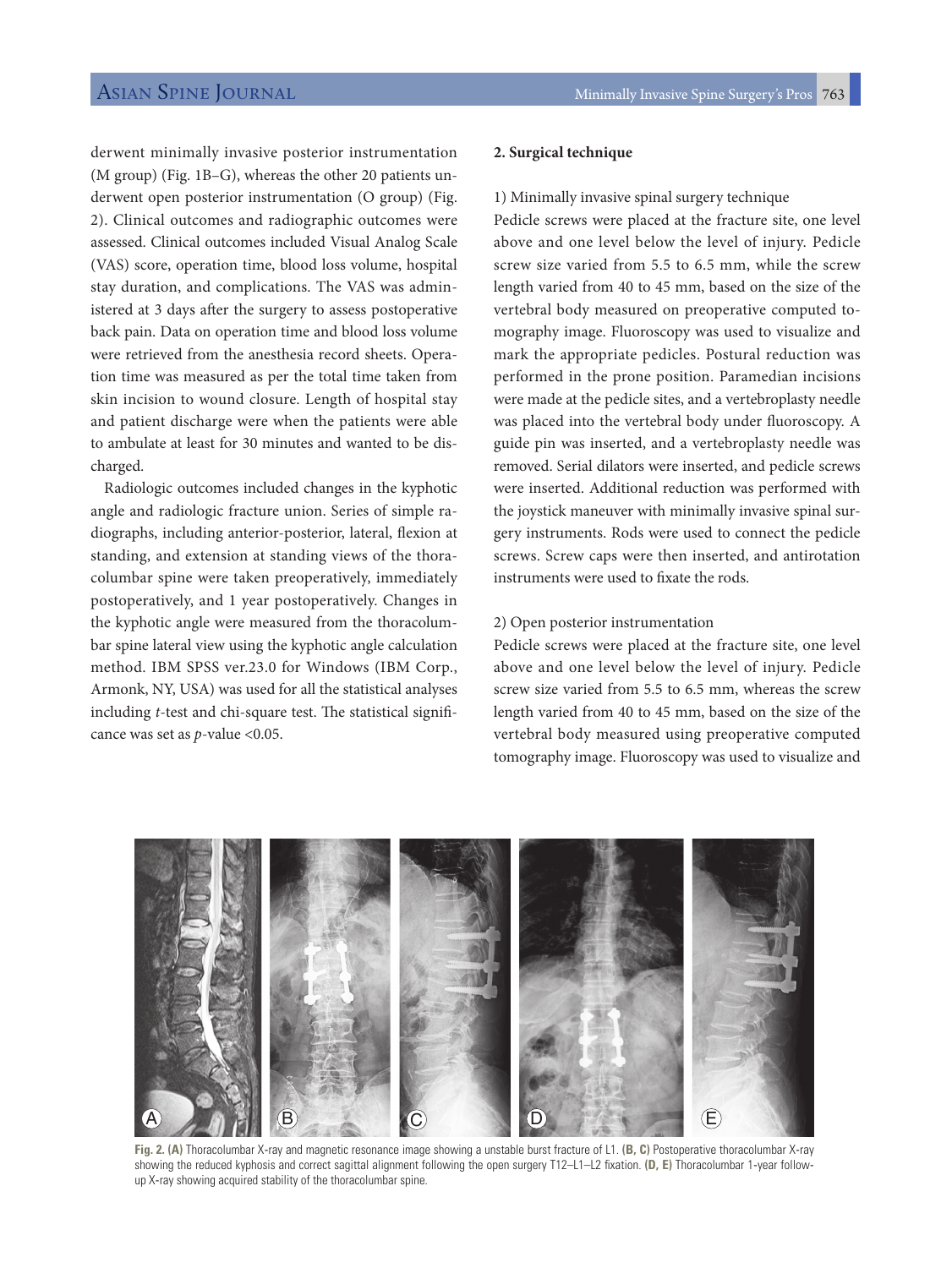mark the fracture site. Postural reduction was performed in the prone position. A midline posterior longitudinal incision was made, the fascia was cut, the spinal muscle was retracted, and the transverse processes were exposed. Pedicle screws were then inserted using the intersection technique. The rods were inserted and fixated.

## **Results**

#### **1. Patient demographics**

The experiment group included 20 patients who had undergone minimally invasive posterior instrumentation (M group: 10 men and 10 women; mean age, 54.6±14.2 years). The control group included 20 patients who had undergone open posterior instrumentation (O group: 14 men and seven women; mean age, 63.0±13.1 years). No significant difference was observed for basic patient demographics ( $p=0.33$ ,  $\chi^2$  test) (Table 1) and distribution of fracture levels ( $p=0.47$ ,  $\chi^2$  test) (Table 1). In the M group, the fracture distributions were T11 (one patient, 5.0%), T12 (three patients, 15.0%), L1 (eight patients, 40.0%), and L2 (five patients, 25.0%), and L3 (three patients, 15.0%). Meanwhile, in the O group, the fracture distributions were T11 (two patients, 10.0%), T12 (four patients, 20.0%), L1 (eight patients, 40.0%), and L2 (six patients, 30.0%). Injury of the posterior ligament complex showed no significant difference ( $p=0.21$ ,  $\chi^2$  test) (Table 1). Fifteen patients in the M group (75.0%) and 18 in the O group (90.0%). Mean numbers of fused spinal segments were  $2.5\pm0.6$  in the M group and  $2.7\pm1.4$  in the O group.

#### **2. Clinical outcomes**

Mean VAS scores measured at 3 days postoperatively showed a significant difference (M group, 1.5±0.7; O group,  $5.2 \pm 1.4$ ;  $p=0.00$ ,  $t$ -test) (Table 2). The average volume of blood loss showed a significant difference (M group, 195.5±310.8 mL; O group, 1,077.5±877.0 mL; *p*=0.000, *t*-test) (Table 2). Operation time showed a significant difference (M group, 120.8±18.7 minutes; O group, 290.8±74.6 minutes; *p*=0.00, *t*-test) (Table 2). The average length of hospital stay showed no significant difference (M group, 41.9±14.9; O group, 36.0±24.4; *p*=0.36, *t*-test) (Table 2). With respect to postoperative complications, one patient in the M group had wound dehiscence. In the O group, the following postoperative complications were

Table 1. Demographic data for the minimally invasive spine surgery group versus open posterior instrumentation group

| <b>Characteristic</b>             | M group         |                 | O group $p$ -value $(\chi^2)$ |
|-----------------------------------|-----------------|-----------------|-------------------------------|
| Age (yr)                          | $54.6 \pm 14.2$ | $63.0 \pm 13.1$ | 0.06                          |
| Sex                               |                 |                 | 0.33                          |
| Male                              | 14              | 10              |                               |
| Female                            | 6               | 10              |                               |
| No. of instrumented segments      | $2.5 \pm 0.6$   | $2.7 \pm 1.4$   | 0.78                          |
| Posterior ligament complex injury |                 |                 | 0.21                          |
| Present                           | 15              | 18              |                               |
| Absent                            | 5               | $\overline{2}$  |                               |
| Fracture level                    |                 |                 |                               |
| T <sub>11</sub>                   | 1               | $\overline{2}$  |                               |
| T <sub>12</sub>                   | 3               | 4               |                               |
| L1                                | 8               | 8               | 0.46                          |
| L2                                | 5               | 6               | (3.4)                         |
| L <sub>3</sub>                    | 3               | 0               |                               |

Values are presented as mean±standard deviation or number. M group: minimally invasive spinal surgery group; O group: open posterior instrumentation group. A  $p$ -value <0.05 is statistically significant.

**Table 2.** Back pain (VAS), operation time, blood loss, and hospital stay in patients with minimally invasive spine surgery group versus open surgery group

| Variable             | M group         | 0 group             | $p$ -value |
|----------------------|-----------------|---------------------|------------|
| VAS score            | $1.5 + 0.7$     | $5.2 + 1.4$         | $0.000**$  |
| Operation time (min) | $120.8 + 18.7$  | $290.8 + 74.6$      | $0.000**$  |
| Blood loss (mL)      | $195.5 + 310.8$ | $1,077.5 \pm 577.0$ | $0.000**$  |
| Hospital stays (day) | $419+149$       | $36.0 + 24.4$       | 0.36       |

Values are presented as mean±standard deviation. M group: minimally invasive spinal surgery group; O group: open posterior instrumentation group. VAS, Visual Analog Scale.

 $*$ <sub>p</sub> $<$ 0.01.

detected: cardiovascular accident (n=1), aspiration pneumonia (n=1), and acute respiratory distress syndrome (n=1). No reoperation was performed in either group.

#### **3. Radiologic outcomes**

Changes in the kyphotic angle after surgery showed no significant difference (M group, 8.0°±7.8°; O group, 8.2°±5.8°; *p*=0.94, *t*-test). All the patients in both groups showed fracture union after surgery; thus, statistical analysis was not performed.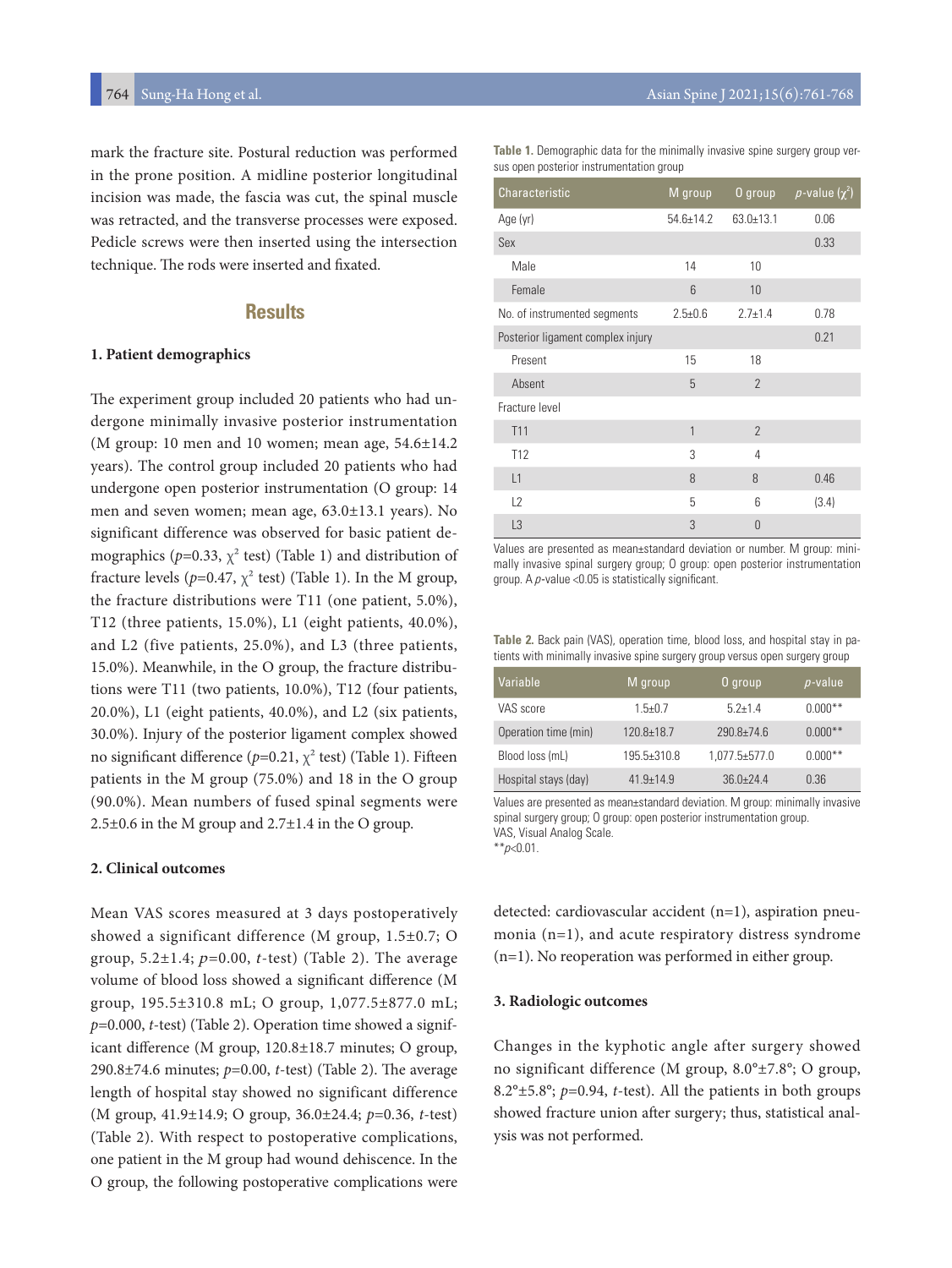# **Discussion**

Approximately two-thirds of traumatic vertebral fractures involve the thoracolumbar junction, and about half of traumatic vertebral fractures were unstable burst fractures. The L1 vertebral body was most commonly affected, followed by the T12 vertebral body as the second most commonly affected [8]. Traumatic burst fractures of the thoracolumbar spine showed an initial kyphotic angle of 10°–32° by anterior pillar injuries [9,10]. Anatomically, unstable burst fractures of the thoracolumbar junction often required correction of the kyphotic angle and spinal canal decompression. Willen et al. [11] suggested that the burst fractures were unstable when anterior vertebral compression rates were >50%, spinal canal compromises were >50%, rotational malalignments were present at the fracture site, and the L1 body was affected. The indications of minimally invasive spinal surgery are increasing, owing to the development of new instruments and improvements in surgical techniques. The current indications include traumatic thoracolumbar fractures, degenerative spondylolisthesis, and herniated lumbar disc. Minimally invasive spinal surgery offers the advantages of reduced operation time and surrounding soft tissue damage; however, there is limited clinical evidence that supports the effectiveness and safety of minimally invasive surgery as compared to those of conventional open posterior instrumentation. In this study, minimally invasive spinal surgery showed reduced operation time, blood loss, and postoperative back pain as compared to conventional open posterior instrumentation. The rate of postoperative complications was low, and the radiologic outcomes showed no significant difference between the two groups. Open posterior instrumentation, compared to other types of arthrodesis, has disadvantages, including posterior migration of the bone graft, nerve root, and muscle injury caused by excessive traction, extradural fibrosis, chronic nerve root inflammation, dural injuries, and iatrogenic injuries of the anterior and posterior column [12]. According to Myeroff and Archdeacon [13], 37.9% patients reported donor site pain for 3 months, and 18.4% patients had persistent donor site pain for 2 years when open posterior instrumentation and autogenous iliac bone graft were performed simultaneously. Loss of the midline of supraspinous ligament-interspinous ligament complex caused reduced flexion power and delayed vertebral instabilities [14]. Blood loss because of extensive soft tissue

dissection and muscle splitting during surgery caused increased postoperative back pain and rate of postoperative complications [15,16]. Extensive soft tissue dissection and degeneration of paraspinal muscle increased the rate of post spinal surgery syndrome because of increased risks of nerve injury and muscle atrophy [17,18]. Styf and Willen [19] reported that the traction device used to expose the posterior column could induce focal ischemia of the paraspinal muscles. Furthermore, Kahanovitz et al. [20] reported that open discectomy performed for young patients induced reduction of lumbar flexion power by 30%. Mayer et al. [21] reported that 15%–20% patients showed evidences of paraspinal muscle atrophy on computed tomography images when the extensive open posterior approach was used. Lanzino et al. [22] reported that 16% of the patients showed worsened clinical outcomes after open posterior instrumentation. Minimally invasive spinal surgery reduced iatrogenic soft tissue injury by splitting between multifidus and longissimus and could thus offer advantages over open posterior instrumentation. In a biomechanical study, early segmental internal fixation could improve axial compression, torque, and strength of fixated vertebra when flexion-extension torque load [23]. As per one report, pedicle screw fixation in posterior instrumentation improved early ambulation, pseudoarthrosis, and rate of recipient site posterior migration [24]. With minimally invasive spinal surgery technique, pedicle screw fixation could be performed percutaneously without significant infection, blood loss, multiple muscle atrophy, muscle injury, and elongated operation time [25,26]. Foley et al. [7], Park et al. [27], and Min et al. [28] reported lower blood loss with minimally invasive spinal surgery compared to that with conventional open posterior instrumentation. Studies have reported on reduced intraoperative blood loss, hospital stay duration, and muscle atrophy after minimally invasive spinal surgery for the treatment of lumbar spine diseases [29,30]. Cho et al. [31] suggested that increased blood loss during surgery led to increased incidence of early postoperative complications. With small incisions and less traction compared to those with the conventional open method, minimally invasive technique could be a surgical treatment option for hematologically and immunologically compromised patients. Khoo et al. [3] reported that patients who underwent minimally invasive posterior instrumentation had a shorter duration of hospital stay, with an average hospital stay of 2.8 days and less frequent use of intravenous pain medication than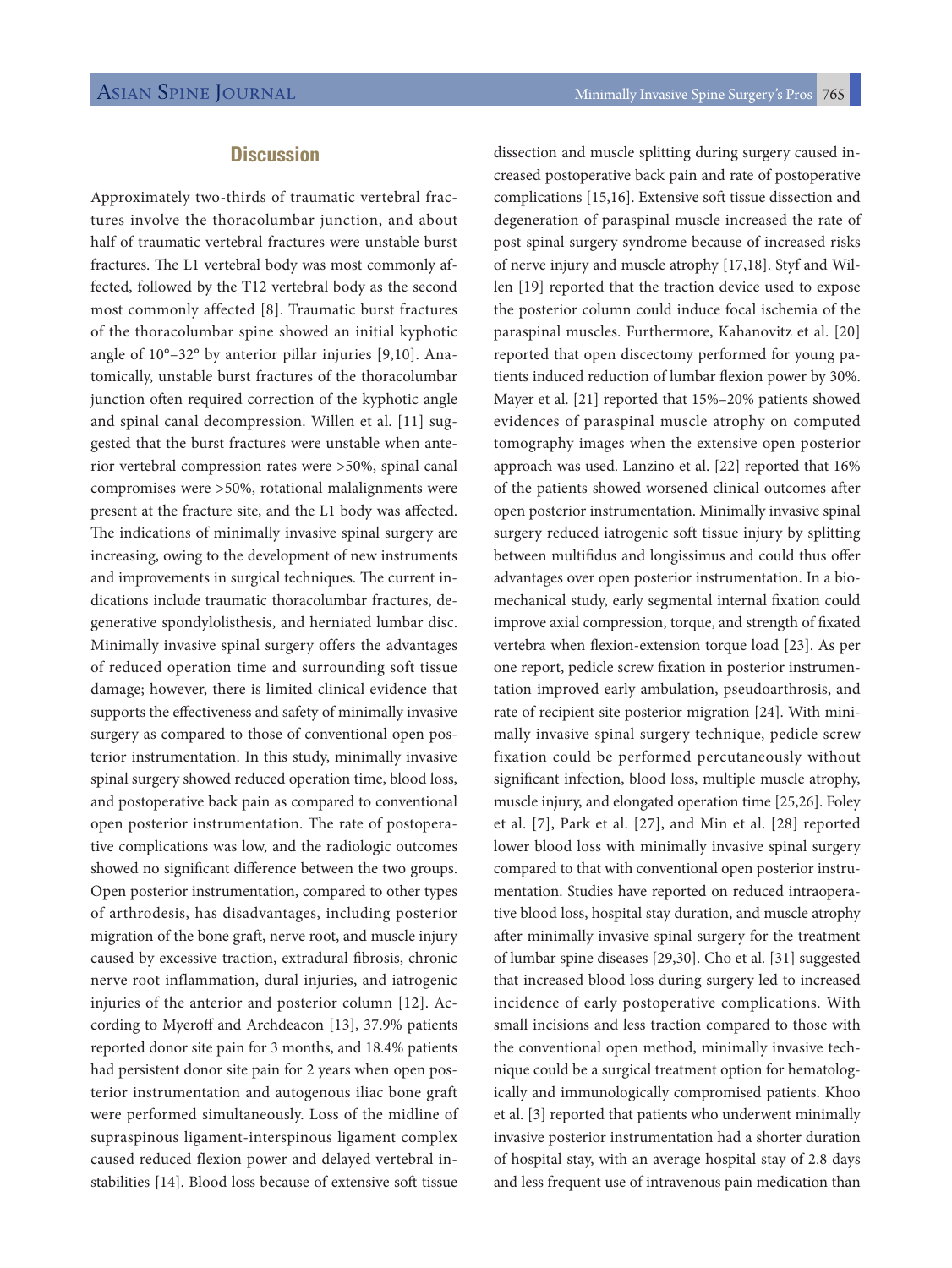that in patients who underwent open posterior instrumentation, with an average hospital stay of 5–7 days. In this study, the duration of hospital stay showed no significant difference. The patients in this study were discharged when they wanted to be discharged; their hospital stay duration was determined as per their insurance coverage. Patients with industrial and traffic accidents tended to be hospitalized for longer periods of time. Deyo et al. [32] reported that increased operation time led to increased rate of postoperative complications in spinal surgeries. Foley et al. [7] reported that minimally invasive technique had an average operation time of 240 minutes because it involved a smaller window for operation, challenges in determining the anatomical landmarks, and longer learning curve than that in conventional open posterior instrumentation. Park et al. [27] have also reported that minimally invasive spinal surgery had a longer operation time than that with open posterior instrumentation and lower postoperative VAS scores than those with open posterior instrumentation. In this study, M group had average operation time of 120 minutes; this was significantly shorter than that of the O group. This result might be attributable to the development of instruments and difference in the operator's learning curve. Park et al. [27] suggested that the minimally invasive technique had sufficient nerve decompression and expansion of the intervertebral disc to achieve successful union of the vertebral bodies. Similar to that in previous studies, our result showed no significant differences in terms of the changes in the kyphotic angle and fracture union rate. The limitations of this study were the relatively smaller sample size in the minimally invasive spinal surgery group, its retrospective study design, and unmatched number of fixated segments between the two groups. The M group had a smaller average number of fixated segments than the O group; thus, the operation time, blood loss, postoperative back pain, and complication rate might have been affected. Moreover, differences in the insurance coverage were not controlled; thus, the hospital stay duration involved a bias because of different secondary gains of different patients' situations. Thus, future research should include a larger sample size and a longer follow-up period to overcome the limitations of this present study to observe more objective comparisons between the minimally invasive technique and open posterior instrumentation. Despite these limitations, this study was the first study to compare the clinical and radiological outcomes of minimally invasive spinal surgery and open

posterior instrumentation for the treatment of unstable burst fractures.

## **Conclusions**

Clinical and radiological outcomes were examined and compared between patients who underwent minimally invasive spinal surgery and those who underwent open posterior instrumentation for the treatment of unstable burst fractures. As per our findings, it was determined that the minimally invasive spinal surgery group had less blood loss during surgery, shorter operation time, and less postoperative pain. The two groups showed no significant differences in terms of hospital stay duration, kyphotic angle changes, fracture union rate, and postoperative complication rate. Reoperation or instrument failure was not observed in the groups. The surgical outcomes of minimally invasive posterior instrumentation were similar to those of open posterior instrumentation; the minimally invasive technique offered faster recovery and rehabilitation than open posterior instrumentation.

# **Conflict of Interest**

No potential conflict of interest relevant to this article was reported.

### **ORCID**

Sung-Ha Hong: https://orcid.org/0000-0002-2913-0381; Seung-Pyo Suh: https://orcid.org/0000-0002-1457-8984; Jiung Yeom: https://orcid.org/0000-0003-2359-8896; Joo-Young Kim: https://orcid.org/0000-0002-8997-1406; Seung Gi Lee: https://orcid.org/0000-0003-0432-6254; Jeong-Woon Han: https://orcid.org/0000-0003-1121-2810

## **Author Contributions**

Sung-Ha Hong: developed theory and supervised the project; Seung-Pyo Suh: designed model; Jiung Yeom: discussed the results and contributed to the final manuscript; Joo-Young Kim: designed model and analyzed data; Seung Gi Lee: analyzed data, wrote the manuscript, and revised the manuscript; and Jeong-Woon Han: analyzed data.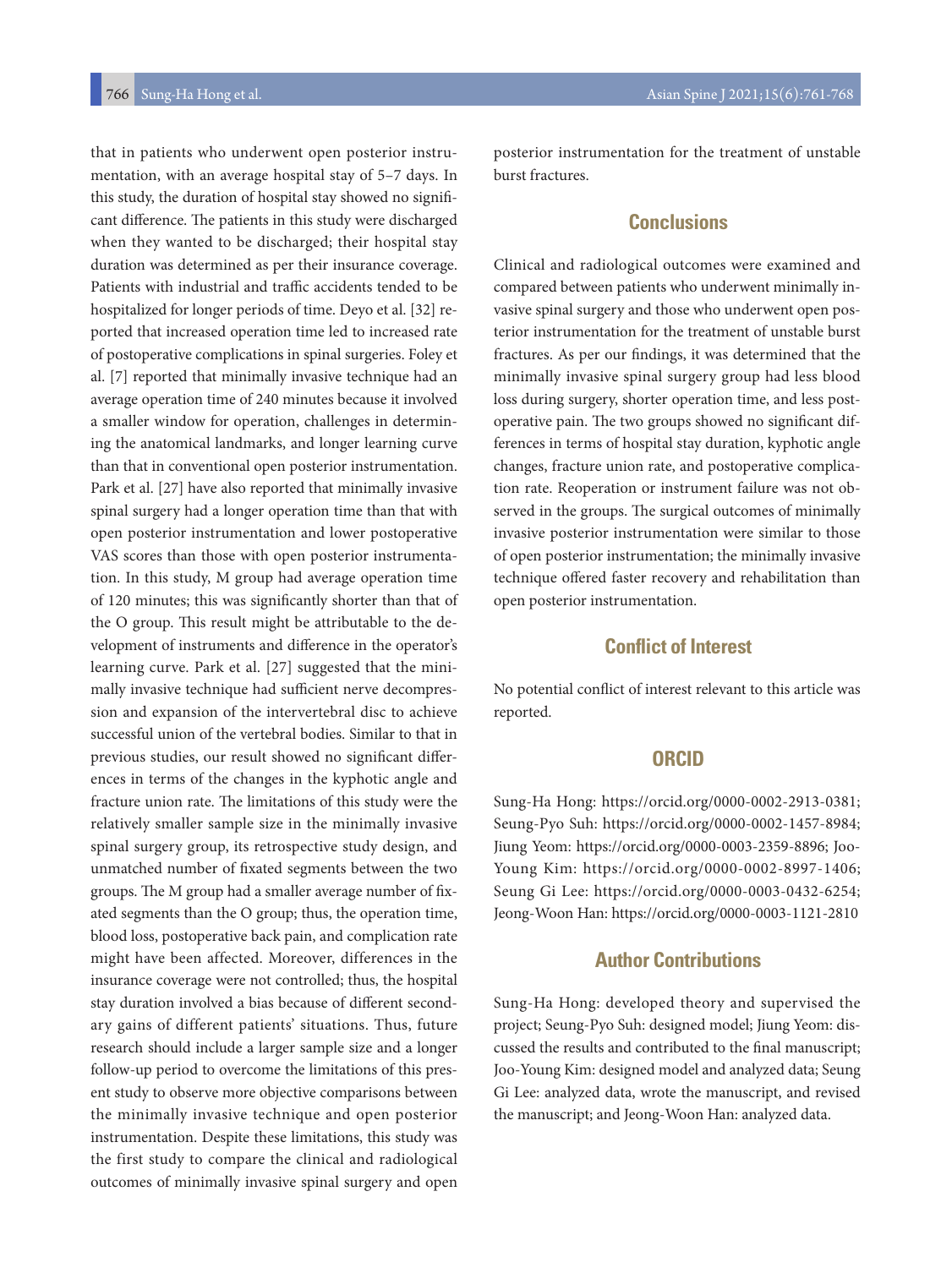## **References**

- 1. Hu R, Mustard CA, Burns C. Epidemiology of incident spinal fracture in a complete population. Spine (Phila Pa 1976) 1996;21:492-9.
- 2. Jansson KA, Blomqvist P, Svedmark P, et al. Thoracolumbar vertebral fractures in Sweden: an analysis of 13,496 patients admitted to hospital. Eur J Epidemiol 2010;25:431-7.
- 3. Khoo LT, Palmer S, Laich DT, Fessler RG. Minimally invasive percutaneous posterior lumbar interbody fusion. Neurosurgery 2002;51(5 Suppl):S166-81.
- 4. Guiot BH, Khoo LT, Fessler RG. A minimally invasive technique for decompression of the lumbar spine. Spine (Phila Pa 1976) 2002;27:432-8.
- 5. Foley KT, Gupta SK. Percutaneous pedicle screw fixation of the lumbar spine: preliminary clinical results. J Neurosurg 2002;97(1 Suppl):7-12.
- 6. Foley KT, Lefkowitz MA. Advances in minimally invasive spine surgery. Clin Neurosurg 2002;49:499- 517.
- 7. Foley KT, Holly LT, Schwender JD. Minimally invasive lumbar fusion. Spine (Phila Pa 1976) 2003;28(15 Suppl):S26-35.
- 8. Mathews HH Long BH. Endoscopy assisted percutaneous anterior interbody fusion with subcutaneous suprafascial internal fixation: evolution of technique and surgical considerations. Orthopaedics 1995;3:496-500.
- 9. Alanay A, Yazici M, Acaroglu E, Turhan E, Cila A, Surat A. Course of nonsurgical management of burst fractures with intact posterior ligamentous complex: an MRI study. Spine (Phila Pa 1976) 2004;29:2425- 31.
- 10. Carl AL, Tranmer BI, Sachs BL. Anterolateral dynamized instrumentation and fusion for unstable thoracolumbar and lumbar burst fractures. Spine (Phila Pa 1976) 1997;22:686-90.
- 11. Willen J, Anderson J, Toomoka K, Singer K. The natural history of burst fractures at the thoracolumbar junction. J Spinal Disord 1990;3:39-46.
- 12. Lowery GL, Kulkarni SS. Posterior percutaneous spine instrumentation. Eur Spine J 2000;9(Suppl 1):S126-30.
- 13. Myeroff C, Archdeacon M. Autogenous bone graft: donor sites and techniques. J Bone Joint Surg Am 2011;93:2227-36.
- 14. Tsai RY, Yang RS, Bray RS Jr. Microscopic laminotomies for degenerative lumbar spinal stenosis. J Spinal Disord 1998;11:389-94.
- 15. Jackson RK. The long-term effects of wide laminectomy for lumbar disc excision: a review of 130 patients. J Bone Joint Surg Br 1971;53:609-16.
- 16. Rantanen J, Hurme M, Falck B, et al. The lumbar multifidus muscle five years after surgery for a lumbar intervertebral disc herniation. Spine (Phila Pa 1976) 1993;18:568-74.
- 17. See DH, Kraft GH. Electromyography in paraspinal muscles following surgery for root compression. Arch Phys Med Rehabil 1975;56:80-3.
- 18. Sihvonen T, Herno A, Paljarvi L, Airaksinen O, Partanen J, Tapaninaho A. Local denervation atrophy of paraspinal muscles in postoperative failed back syndrome. Spine (Phila Pa 1976) 1993;18:575-81.
- 19. Styf JR, Willen J. The effects of external compression by three different retractors on pressure in the erector spine muscles during and after posterior lumbar spine surgery in humans. Spine (Phila Pa 1976) 1998;23:354-8.
- 20. Kahanovitz N, Viola K, Gallagher M. Long-term strength assessment of postoperative diskectomy patients. Spine (Phila Pa 1976) 1989;14:402-3.
- 21. Mayer TG, Vanharanta H, Gatchel RJ, et al. Comparison of CT scan muscle measurements and isokinetic trunk strength in postoperative patients. Spine (Phila Pa 1976) 1989;14:33-6.
- 22. Lanzino G, Shaffrey CI, Ray CD. Posterior lumbar interbody fusion. In: Benzel EC, editor. Spine surgery: techniques, complication avoidance, and management. New York (NY): Churchill Livingstone; 1999. p. 311-31.
- 23. Branch CL Jr. Posterior lumbar interbody fusion. In: Hardy RW Jr, editor. Lumbar disc disease. 2nd ed. New York (NY): Raven Press; 1993. p. 187-200.
- 24. Matsuzaki H, Tokuhashi Y, Matsumoto F, Hoshino M, Kiuchi T, Toriyama S. Problems and solutions of pedicle screw plate fixation of lumbar spine. Spine (Phila Pa 1976) 1990;15:1159-65.
- 25. Sidhu KS, Herkowitz HN. Spinal instrumentation in the management of degenerative disorders of the lumbar spine. Clin Orthop Relat Res 1997;(335):39- 53.
- 26. Foley KT, Gupta SK, Justis JR, Sherman MC. Percutaneous pedicle screw fixation of the lumbar spine.